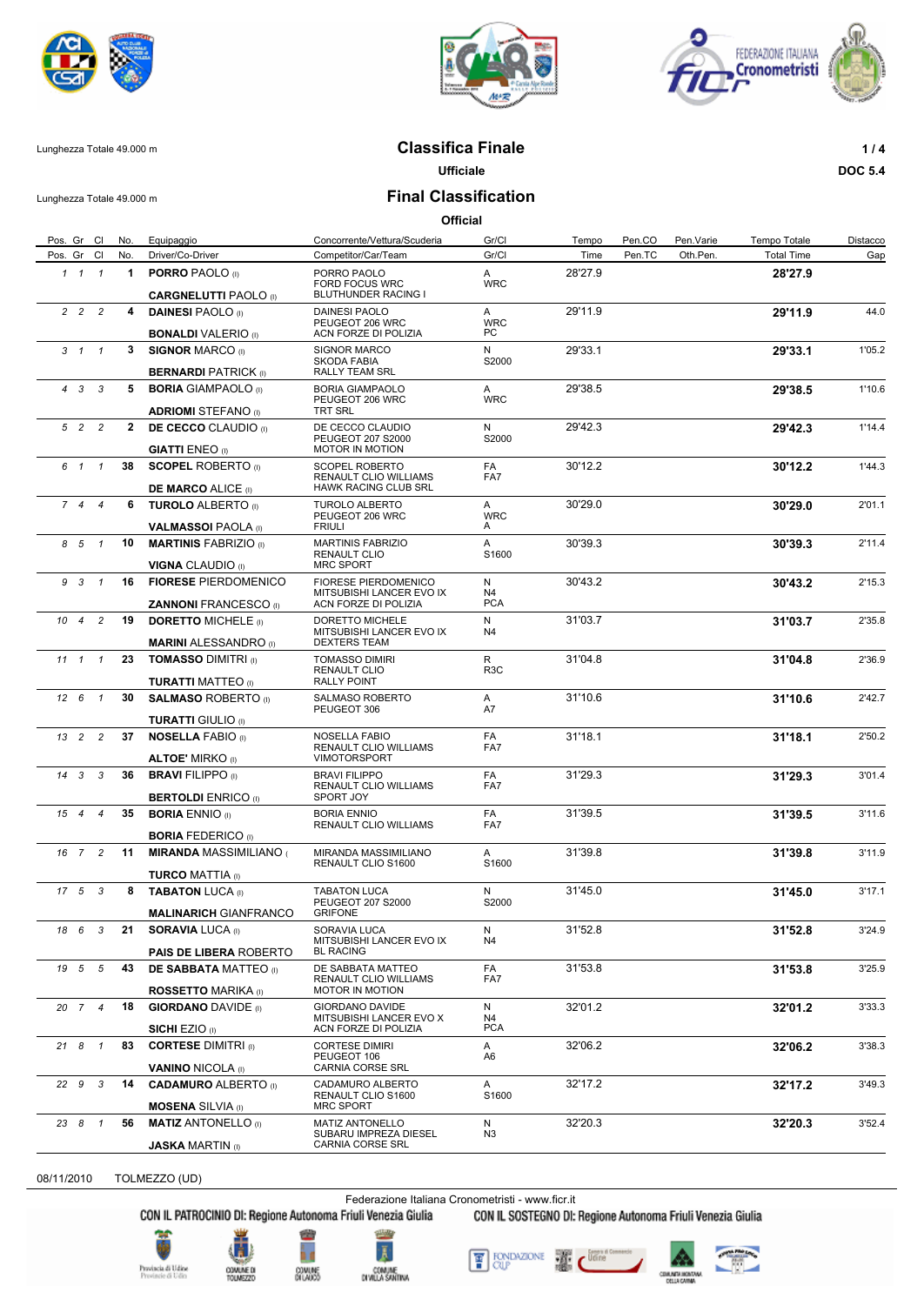





## Lunghezza Totale 49.000 m **Classifica Finale 2 / 4**

**Ufficiale DOC 5.4**

Lunghezza Totale 49.000 m **Final Classification**

| Pos. Gr Cl                      | No.         | Equipaggio                                                  | Concorrente/Vettura/Scuderia                                          | Gr/Cl                 | Tempo   | Pen.CO | Pen.Varie | Tempo Totale      | Distacco |
|---------------------------------|-------------|-------------------------------------------------------------|-----------------------------------------------------------------------|-----------------------|---------|--------|-----------|-------------------|----------|
| Pos. Gr Cl                      | No.         | Driver/Co-Driver                                            | Competitor/Car/Team                                                   | Gr/Cl                 | Time    | Pen.TC | Oth.Pen.  | <b>Total Time</b> | Gap      |
| 24 9 1                          | 109         | <b>PARONUZZI STEFANO</b> (I)<br><b>MATTIOZ LARISSA</b> (I)  | PARONUZZI STEFANO<br><b>CITROEN SAXO</b><br>A.S.D. SUPER 2000         | N<br>N2               | 32'28.2 |        |           | 32'28.2           | 4'00.3   |
| 25 10 5                         | $7^{\circ}$ | <b>BERTOLUTTI ROBERTO</b> (I)                               | BERTOLUTTI ROBERTO<br>PEUGEOT 206 WRC                                 | A<br><b>WRC</b>       | 32'36.3 |        |           | 32'36.3           | 4'08.4   |
|                                 |             | <b>FURLAN ERICA (I)</b>                                     |                                                                       |                       |         |        |           |                   |          |
| 26 6<br>6                       | 47          | <b>PANATO TIZIANO (I)</b><br><b>GUGOLE LIA</b> (I)          | PANATO TIZIANO<br>RENAULT CLIO WILLIAMS                               | FA<br>FA7             | 32'45.3 |        |           | 32'45.3           | 4'17.4   |
| 27 10 2                         | 51          | <b>MARCHIOL MARCO (I)</b>                                   | <b>MARCHIOL MARCO</b><br>RENAULT CLIO RS LIGHT                        | N<br>N <sub>3</sub>   | 32'58.4 |        |           | 32'58.4           | 4'30.5   |
| $\overline{1}$<br>28 11         | 87          | <b>SOLDA' GIUSEPPE</b> (I)<br><b>PESSOT FABIO (I)</b>       | <b>FRIULI</b><br>PESSOT FABIO                                         | A<br>A                | 32'53.3 | 10     |           | 33'03.3           | 4'35.4   |
|                                 |             | <b>MOZ STEFANIA</b> (I)                                     | ROVER MG RZ<br><b>VIMOTORSPORT</b>                                    | A <sub>5</sub>        |         |        |           |                   |          |
| 29 2 2                          | 24          | <b>MARTINELLI ALBERTO</b> (I)<br><b>CROSILLA SIMONE</b> (I) | <b>MARTINELLI ALBERTO</b><br><b>RENAULT CLIO</b><br>CAR RALLY SERVICE | R<br>R <sub>3</sub> C | 33'05.1 |        |           | 33'05.1           | 4'37.2   |
| 30 11 2                         | 98          | <b>PIANCA GIOVANNI</b> (I)                                  | PIANCA GIOVANNI                                                       | N                     | 33'08.4 |        |           | 33'08.4           | 4'40.5   |
|                                 |             | <b>BAZZI MONICA</b> (I)                                     | PEUGEOT 106 RALLYE<br><b>MARCA RALLY CLUB</b>                         | N2                    |         |        |           |                   |          |
| $31 \t12 \t3$                   | 99          | <b>BUCCINO MICHELE</b> (i)                                  | <b>BUCCINO MICHELE</b><br>PEUGEOT 106 RALLYE                          | Ν<br>N2               | 33'13.2 |        |           | 33'13.2           | 4'45.3   |
|                                 |             | <b>CODROMAZ FRANCO (I)</b>                                  | <b>VIMOTORSPORT</b>                                                   |                       |         |        |           |                   |          |
| 32 13 3                         | 54          | <b>BELTRAMINI DIEGO</b> (i)                                 | <b>BELTRAMINI DIEGO</b><br>RENAULT CLIO RS                            | N<br>N3               | 33'19.2 |        |           | 33'19.2           | 4'51.3   |
| $\overline{4}$<br>33 14         | 106         | <b>GOTTI</b> CLAUDIO (I)<br><b>SUSANI LUCA (I)</b>          | SUSANI LUCA (I)                                                       | N                     | 33'27.6 |        |           | 33'27.6           | 4'59.7   |
|                                 |             | <b>QUARINA DENNY (I)</b>                                    | PEUGEOT 106<br>SPORT JOY                                              | N2                    |         |        |           |                   |          |
| $5^{\circ}$<br>34 15            | 101         | <b>BERTOLUTTI GIUSEPPE (I)</b>                              | <b>BERTOLUTTI GIUSEPPE</b>                                            | N                     | 33'35.8 |        |           | 33'35.8           | 5'07.9   |
|                                 |             | 'EL DANDI' (i)                                              | PEUGEOT 106<br>SPORT JOY                                              | N2                    |         |        |           |                   |          |
| $\overline{4}$<br>35 16         | 74          | <b>FONTANA KYD</b> (I)<br><b>ANDRIOLO ALEX (I)</b>          | <b>FONTANA KYD</b><br>RENAULT CLIO RS LIGHT<br>HAWK RACING CLUB SRL   | N<br>N <sub>3</sub>   | 33'38.8 |        |           | 33'38.8           | 5'10.9   |
| 36 7 7                          | 48          | <b>COLLINASSI ROBERTO</b> (I)                               | <b>COLLINASSI ROBERTO</b>                                             | FA                    | 33'54.3 |        |           | 33'54.3           | 5'26.4   |
|                                 |             | <b>DALLA PIETRA FABIO (I)</b>                               | <b>RENAULT CLIO</b><br>E.R. MOTORSPORT                                | FA7                   |         |        |           |                   |          |
| 37 17 6 112                     |             | <b>CHIUCH ANDREA</b> (I)<br><b>CORREDIG ALESSANDRO</b>      | CHIURCH ANDREA<br>PEUGEOT 106<br>SPORT JOY                            | N<br>N2               | 34'05.3 |        |           | 34'05.3           | 5'37.4   |
| 38 3 1                          | 27          | <b>COPPOLA LUCA (I)</b>                                     | <b>CRISTOFOLI ALEX</b><br>PEUGEOT 207                                 | R<br>R3T              | 34'06.5 |        |           | 34'06.5           | 5'38.6   |
|                                 |             | <b>CRISTOFOLI ALEX (i)</b>                                  | <b>MRC SPORT</b>                                                      |                       |         |        |           |                   |          |
| $\overline{\mathbf{3}}$<br>39 4 | 33          | LEIGEB HEINZ (A)<br><b>EDER HORST</b> (A)                   | LEIGEB HEINZ<br><b>RENAULT CLIO</b>                                   | R<br>R <sub>3</sub> C | 34'15.7 |        |           | 34'15.7           | 5'47.8   |
| 40 12 2                         | 84          | <b>GIAQUINTO GIOVANNI</b> (I)                               | <b>GIAQUINTO GIOVANNI</b>                                             | Α                     | 34'23.0 |        |           | 34'23.0           | 5'55.1   |
|                                 |             | <b>CERLINI</b> CRISTIAN (I)                                 | <b>CITROEN C2</b><br>ACN FORZE DI POLIZIA                             | A6<br>PC              |         |        |           |                   |          |
| 41 8 8                          |             | 39 ALZETTA MARCO (I)                                        | ALZETTA MARCO<br>RENAULT CLIO WILLIAMS                                | FA<br>FA7             | 34'23.4 |        |           | 34'23.4           | 5'55.5   |
|                                 |             | <b>CORONA</b> GIOVANNI (0)                                  | CARNIA CORSE SRL                                                      |                       |         |        |           |                   |          |
| 42 9 9                          | 41          | <b>CROZZOLI MARCO</b> (I)<br><b>DEL FRARI</b> ALAN (I)      | CROZZOLI MARCO<br>OPEL ASTRA<br>ACN FORZE DI POLIZIA                  | FA<br>FA7<br>РC       | 34'23.9 |        |           | 34'23.9           | 5'56.0   |
| 43 5 1                          | 50          | <b>TERPIN LUIGI (I)</b>                                     | <b>TERPIN LUIGI</b><br>CITROEN C2                                     | R<br>R <sub>2</sub> B | 34'17.0 | 10     |           | 34'27.0           | 5'59.1   |
|                                 |             | <b>DRIOLI PAOLO</b> (I)                                     | <b>GORIZIA CORSE</b>                                                  |                       |         |        |           |                   |          |
| 44 18 7 100                     |             | <b>MARCHIOL GIANNI</b> (I)<br><b>GOI</b> DEBORA (I)         | <b>MARCHIOL GIANNI</b><br><b>HONDA CIVIC EK4</b><br><b>FRIULI</b>     | N<br>N <sub>2</sub>   | 34'28.4 |        |           | 34'28.4           | 6'00.5   |
| 45 1 1                          | 79          | <b>PASCHINI LUCA</b> (I)                                    | PASCHINI LUCA<br>FIAT UNO TURBO                                       | FN<br>FN3             | 34'35.9 |        |           | 34'35.9           | 6'08.0   |
|                                 |             | <b>GRESSANI MATTEO</b> (I)                                  |                                                                       |                       |         |        |           |                   |          |
| 46 6 2                          | 28          | <b>SCHULZ FRANZ (A)</b>                                     | <b>SCHULZ FRANZ</b><br>PEUGEOT 207                                    | R<br>R3T              | 34'38.0 |        |           | 34'38.0           | 6'10.1   |
|                                 |             | <b>HOFSTETTER HANNES (A)</b>                                |                                                                       |                       |         |        |           |                   |          |

08/11/2010 TOLMEZZO (UD)

Federazione Italiana Cronometristi - www.ficr.it<br>CON IL PATROCINIO DI: Regione Autonoma Friuli Venezia Giulia CON IL SOSTEGNO DI: Regione Autonoma Friuli Venezia Giulia









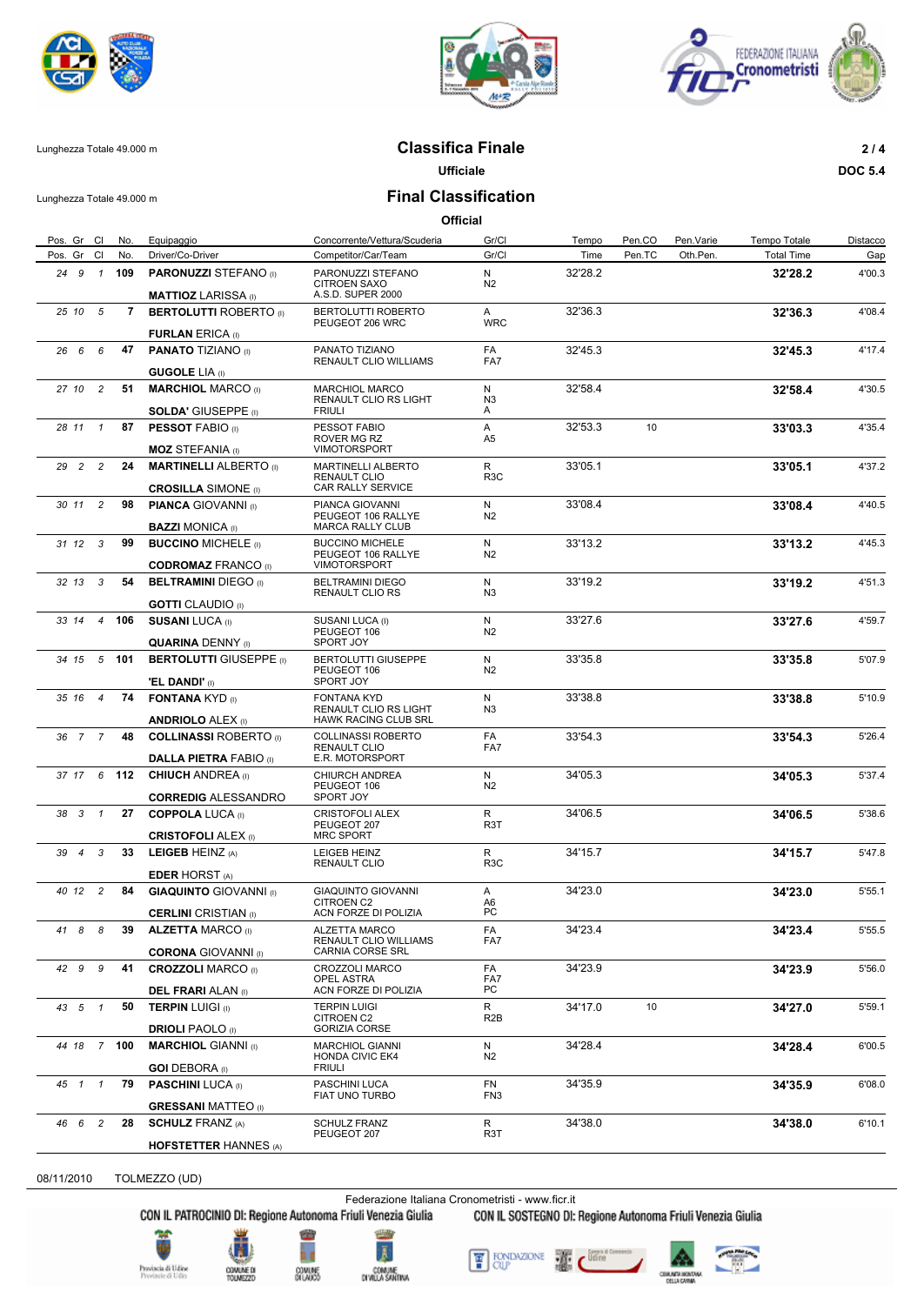





## Lunghezza Totale 49.000 m **Classifica Finale 3 / 4**

**Ufficiale DOC 5.4**

Lunghezza Totale 49.000 m **Final Classification**

**Official**

| Pos. Gr Cl                        | No.   | Equipaggio                                                    | Concorrente/Vettura/Scuderia                                             | Gr/Cl                        | Tempo   | Pen.CO | Pen.Varie | Tempo Totale      | Distacco |
|-----------------------------------|-------|---------------------------------------------------------------|--------------------------------------------------------------------------|------------------------------|---------|--------|-----------|-------------------|----------|
| Pos. Gr Cl                        | No.   | Driver/Co-Driver                                              | Competitor/Car/Team                                                      | Gr/Cl                        | Time    | Pen.TC | Oth.Pen.  | <b>Total Time</b> | Gap      |
| 47 10 1                           | 86    | <b>DE NARDO MARCO</b> (I)<br><b>DE LUCA MATTIA (I)</b>        | DE NARDO MARCO (I)<br>PEUGEOT 106 XSI<br><b>BL RACING</b>                | FA<br>FA <sub>5</sub>        | 34'38.4 |        |           | 34'38.4           | 6'10.5   |
| $\boldsymbol{8}$<br>48 19         | 104   | <b>CUSSIGH PAOLO</b> (I)                                      | <b>CUSSIGH PAOLO</b><br><b>CITROEN SAXO</b>                              | N<br>N2                      | 34'43.8 |        |           | 34'43.8           | 6'15.9   |
|                                   |       | <b>SAPIENZA LUCIANO</b> (I)                                   | <b>FRIULI</b>                                                            |                              |         |        |           |                   |          |
| 49 20                             | 9 117 | <b>ERMEN MATTEO</b> (I)<br><b>VISINTINI LEONARDO</b> (I)      | <b>ERMEN MATTEO</b><br>PEUGEOT 106<br>FORUM JULII HC                     | N<br>N2                      | 34'46.8 |        |           | 34'46.8           | 6'18.9   |
| 50 11<br>$\overline{\phantom{a}}$ | 92    | <b>PILAT ROBERTO</b> (I)                                      | PILAT ROBERTO<br>PEUGEOT 205 RALLYE                                      | FA<br>FA <sub>5</sub>        | 34'48.6 |        |           | 34'48.6           | 6'20.7   |
| 51 2 2                            | 75    | <b>SIGNOROTTO FULVIO</b> (I)<br><b>MATTIUZ ALFIO</b> (i)      | <b>MARCA RALLY CLUB</b><br><b>MATTIUZ ALFIO</b><br>RENAULT CLIO WILLIAMS | FN<br>FN3                    | 34'50.1 |        |           | 34'50.1           | 6'22.2   |
| 52 7 3                            | 29    | <b>DA LOZZO ANGELO (I)</b><br>LE COULTRE STEPHANIE            | <b>MARCA RALLY CLUB</b><br>LE COULTRE STEPHANIE (CH)<br>FIAT 500 ABARTH  | R<br>R <sub>3</sub> T        | 34'56.5 |        |           | 34'56.5           | 6'28.6   |
|                                   |       | <b>CALECA VERONICA</b> (I)                                    | CARNIA CORSE SRL                                                         | F.                           |         |        |           |                   |          |
| 53 12 10                          | 31    | <b>MINCIN GABRIELE</b> (i)<br><b>GIOIELLI ADRIANO</b> (I)     | <b>MINCIN GABRIELE</b><br>RENAULT CLIO<br><b>BL RACING</b>               | FA<br>FA7                    | 34'57.9 |        |           | 34'57.9           | 6'30.0   |
| 54 13 11                          | 46    | <b>ERLACHER CHRISTIAN (A)</b><br><b>APPELTAUER PAMELA (A)</b> | ERLACHER CHRISTIAN<br><b>FORD ESCORT RS</b>                              | FA<br>FA7                    | 35'04.6 |        |           | 35'04.6           | 6'36.7   |
| 55 21 10                          | 116   | <b>MARTINIS ANGELO</b> (I)                                    | <b>MARTINIS ANGELO</b><br><b>CITROEN SAXO</b>                            | N<br>N2                      | 35'11.1 |        |           | 35'11.1           | 6'43.2   |
|                                   |       | <b>IUSSA CRISTINA</b> (i)                                     | SPORT JOY                                                                |                              |         |        |           |                   |          |
| 56 3 3                            | 81    | <b>CORSO GIANANTONIO</b> (I)<br><b>TAVERNA MAURO</b> (I)      | <b>CORSO GIANANTONIO</b><br>FIAT UNO TURBO IE<br>ANTARES MOTORSPORT      | <b>FN</b><br>FN <sub>3</sub> | 35'15.2 |        |           | 35'15.2           | 6'47.3   |
| 57 22 5                           | 70    | <b>FRANDOLI NICOLA (I)</b><br><b>GRASSI ALBERTO</b> (I)       | <b>FRANDOLI NICOLA</b><br>RENAULT CLIO RS<br><b>GORIZIA CORSE</b>        | N<br>N3                      | 35'28.3 |        |           | 35'28.3           | 7'00.4   |
| 58 23 11                          | 114   | <b>MUSER LUCA</b> (I)                                         | <b>MUSER LUCA</b><br>PEUGEOT 106                                         | N<br>N2<br>P                 | 35'32.8 |        |           | 35'32.8           | 7'04.9   |
| $\overline{4}$<br>59 4            | 80    | <b>SPANGARO THOMAS</b> (I)<br><b>REPUTIN STEFANO</b> (I)      | ACN FORZE DI POLIZIA<br>REPUTIN STEFANO<br><b>RENAULT CLIO</b>           | <b>FN</b><br>FN <sub>3</sub> | 34'26.2 | 1'10   |           | 35'36.2           | 7'08.3   |
| 60 24 12                          | 120   | <b>ARTICO KATIA</b> (I)<br>'JULLI' (I)                        | <b>MRC SPORT</b><br>JULLI<br>PEUGEOT 106                                 | N<br>N2                      | 35'37.6 |        |           | 35'37.6           | 7'09.7   |
|                                   |       | <b>DE LUCA CORRADO</b> (I)                                    | ACN FORZE DI POLIZIA                                                     | PC.                          |         |        |           |                   |          |
| 61 25 13 118                      |       | <b>POLONIA</b> VANESSA (I)<br><b>DEFENT ELISA</b> (I)         | POLONIA VANESSA<br>PEUGEOT 106<br><b>MRC SPORT</b>                       | N<br>N2<br>F.                | 35'39.1 |        |           | 35'39.1           | 7'11.2   |
| 62 26 14 113                      |       | <b>SOSOL ALBERT</b> (i)<br><b>CERETTI MICHELE</b> (I)         | SOSOL ALBERT<br>PEUGEOT 106                                              | N<br>N2                      | 35'46.3 |        |           | 35'46.3           | 7'18.4   |
| 63 27 15 110                      |       | <b>BELTRAME GABRIELE (I)</b>                                  | <b>BELTRAME GABRIELE</b><br>PEUGEOT 106 S16                              | N<br>N2                      | 35'59.0 |        |           | 35'59.0           | 7'31.1   |
| 64 5 5                            |       | <b>PICENO DENIS (I)</b><br>77 NAIBO MARCO (I)                 | NAIBO MARCO<br>RENAULT CLIO WILLIAMS                                     | <b>FN</b><br>FN3             | 35'59.5 |        |           | 35'59.5           | 7'31.6   |
|                                   |       | <b>ROMANO ANDREA</b> (I)                                      |                                                                          |                              |         |        |           |                   |          |
| 65 28 6                           | 72    | <b>PELLONI JOSEF</b> (i)<br><b>MONTIGLIO ELISABETTA (</b>     | PELLONI JOSEF<br>RENAULT CLIO<br><b>GORIZIA CORSE</b>                    | N<br>N <sub>3</sub>          | 36'02.8 |        |           | 36'02.8           | 7'34.9   |
| 66 14 3                           | 88    | <b>BRUSEGHIN THOMAS</b> (I)                                   | STEFANUTTO MICHAEL<br>PEUGEOT 205 RALLYE                                 | FA<br>FA <sub>5</sub>        | 36'05.0 |        |           | 36'05.0           | 7'37.1   |
|                                   |       | <b>STEFANUTTO MICHAEL (I)</b>                                 |                                                                          |                              |         |        |           |                   |          |
| 67 29 16                          | 103   | <b>COLJA FABRIZIO</b> (I)<br><b>BENOSSI LUCA (I)</b>          | COLJA FABRIZIO<br>PEUGEOT 106<br><b>FRIULI</b>                           | N<br>N <sub>2</sub>          | 36'10.6 |        |           | 36'10.6           | 7'42.7   |
| 68 6 6                            | 76    | <b>DUCA MATTEO</b> (I)<br><b>TULLIO GIORGIA (I)</b>           | <b>DUCA MATTEO</b><br>RENAULT CLIO WILLIAMS<br>SPORT JOY                 | FN<br>FN <sub>3</sub>        | 36'14.7 |        |           | 36'14.7           | 7'46.8   |
| 69 30 7 125                       |       | <b>MARUS LORENA</b> (I)                                       | <b>MARUS LORENA</b><br>RENAULT CLIO RS                                   | N<br>N3                      | 36'18.0 |        |           | 36'18.0           | 7'50.1   |
|                                   |       | <b>STROMENDO LAURA (I)</b>                                    | AD CAR RALLY SERVICE                                                     | F.                           |         |        |           |                   |          |

08/11/2010 TOLMEZZO (UD)

Federazione Italiana Cronometristi - www.ficr.it<br>CON IL PATROCINIO DI: Regione Autonoma Friuli Venezia Giulia CON IL SOSTEGNO DI:

CON IL SOSTEGNO DI: Regione Autonoma Friuli Venezia Giulia





ĥ.